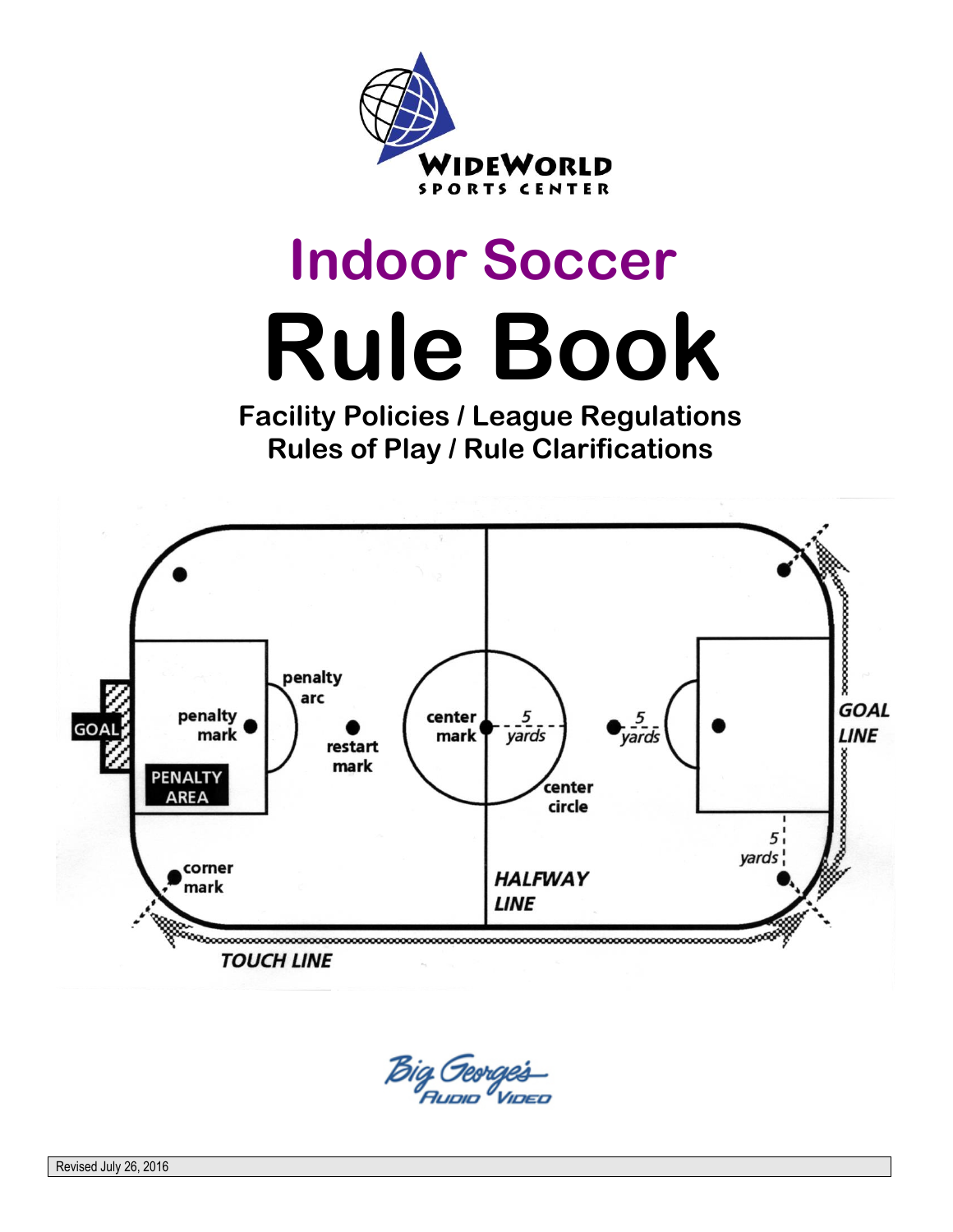*\*\*References to the male gender made herein with respect to players, team officials, referees, and all other individuals are made for purposes of simplification only and apply to both males and females.*

## **Facility Policies**

#### *Parking*

Parking is permitted only in areas marked for parking. Vehicles parked in other areas will be towed away at the owner's expense.

Handicap parking spaces are reserved for vehicles with proper handicap identification. All other vehicles parked in handicap spaces will be towed away at the owner's expense.

#### *Behavior*

**Team coaches are responsible for ensuring that all individuals associated with their teams observe WWSC rules, regulations, and policies. WWSC reserves the right to expel any individual or team from WWSC property, without refund of registration fees or other monies paid to WWSC, for misconduct committed therein. Actions by spectators, coaches and/or players may result in match penalties, suspension or termination of a match, and, in some cases, forfeiture of the match and other disciplinary sanctions. Any individual or team may be ordered to leave the WWSC property for any reason at any time.** 

**Verbal and/or physical abuse of WWSC referees or staff will not be tolerated.**

#### *Prohibited Activities/Substances*

**The following activities are cause for forfeiture of match or expulsion from WWSC:**

*bringing alcohol or tobacco products onto WWSC property*

*bringing gum, candy or food on the field or in the team bench area*

*bringing glass containers into the team areas*

#### *Lost-and-Found Items*

WWSC assumes no responsibility for items lost, stolen, or damaged on facility property. Found items are stored by the east field exit door. Items will be retained for the duration of the current season only. Lost water bottles, socks, towels, and other frequently abandoned or lost items of lesser value will not be retained.

#### *Injuries / Medical Emergencies*

It is recommended that managers and coaches at each match carry medical release forms, first aid kits, and extra uniforms (a player with a bloody uniform may not be permitted to continue playing).

In the event that a parent/guardian cannot be reached in an emergency, WWSC reserves the right to solicit emergency care for an injured player, including paramedic assistance or hospital care, as may be deemed necessary under the circumstances.



## **League Regulations**

#### *Seasons*

An ADULT soccer year will consist of varying seasons from 8–10-week sessions. Teams will play once a week.

#### A YOUTH soccer year consists of two seasons:

• *Fall (Nov-Dec: 8 games)* • \**Winter (Jan-Mar: 12 games)* 

Please see our Indoor Soccer Calendar for dates and deadlines.

#### *League/Division Structure*

Leagues are formed based on the following groups.

#### *Gender*

•*Boys*• *Girls*

• *Men*• *Women*

• *Co-Ed (Male and Female players on the same team)*

*Age Level*

• Youth Leagues: *Under-8 through Under-18*  • Adult Leagues: *Open, Over-25, Over-30, and Over-40*

*Competition Level*

• *Recreational (Div 4)* • *Intermediate (Div 2 or 3)* • *Competitive (Div 1)*

#### *Division by Skill/Ability Level*

Each league will contain teams of varying levels of skill and experience; therefore, divisions may be formed to group teams by estimated playing ability.

#### *Gender*

Co-ed (Male/Female) teams are recommended to include a minimum of five (3) women on their roster. Coed teams must have at least two women on the field. If only one woman is present at game time she cannot be replaced by a male player.

\*\* If only 2 females are present at the time and both teams come to an agreement prior to the game. The team may be permitted to play with 1 on the field and 1 female sub. \*

\*\* Female players are permitted to participate in boys' or men's leagues. As of 9/01/13, adult female players may play on more than one team per coed division.

#### **Adult Coed Roster Guidelines**

*The purpose of the coed roster guidelines is to fairly and more accurately gauge the skill levels of the various coed divisions (1-4). In the spirit of these guidelines, team managers should do their best to register and roster their teams, per game, according to the following guidelines. WideWorld reserves the right to move teams up or down divisions based upon team performance and our best judgment of a team's skill level.*

**Player Definition**: a D1 player is defined as any field player or goalie that has played collegiately or has registered, rostered, and played on a D1 Men's or Coed team at WideWorld within a year of the current team's registration.

#### **Division Guidelines:**

**Division 1** (Competitive) – a Division 1 Roster is compiled of any player, male or female that wishes to compete at the highest skill level possible.

**Division 2** (Intermediate) - a Division 2 Roster is compiled of up to two (2) D1 male players and up to three (3) D1 female players. The goalie may have played at any divisional level.

**Division 3** (Intermediate/Rec) – a Division 3 Roster is compiled of up to one (1) D1 male player and up to two (2) D1 female players. The goalie may have played at any divisional level.

**Division 4** (Recreational) – a Division 4 Roster is not compiled of any D1 male players or goalies, and up to one (1) D1 female player.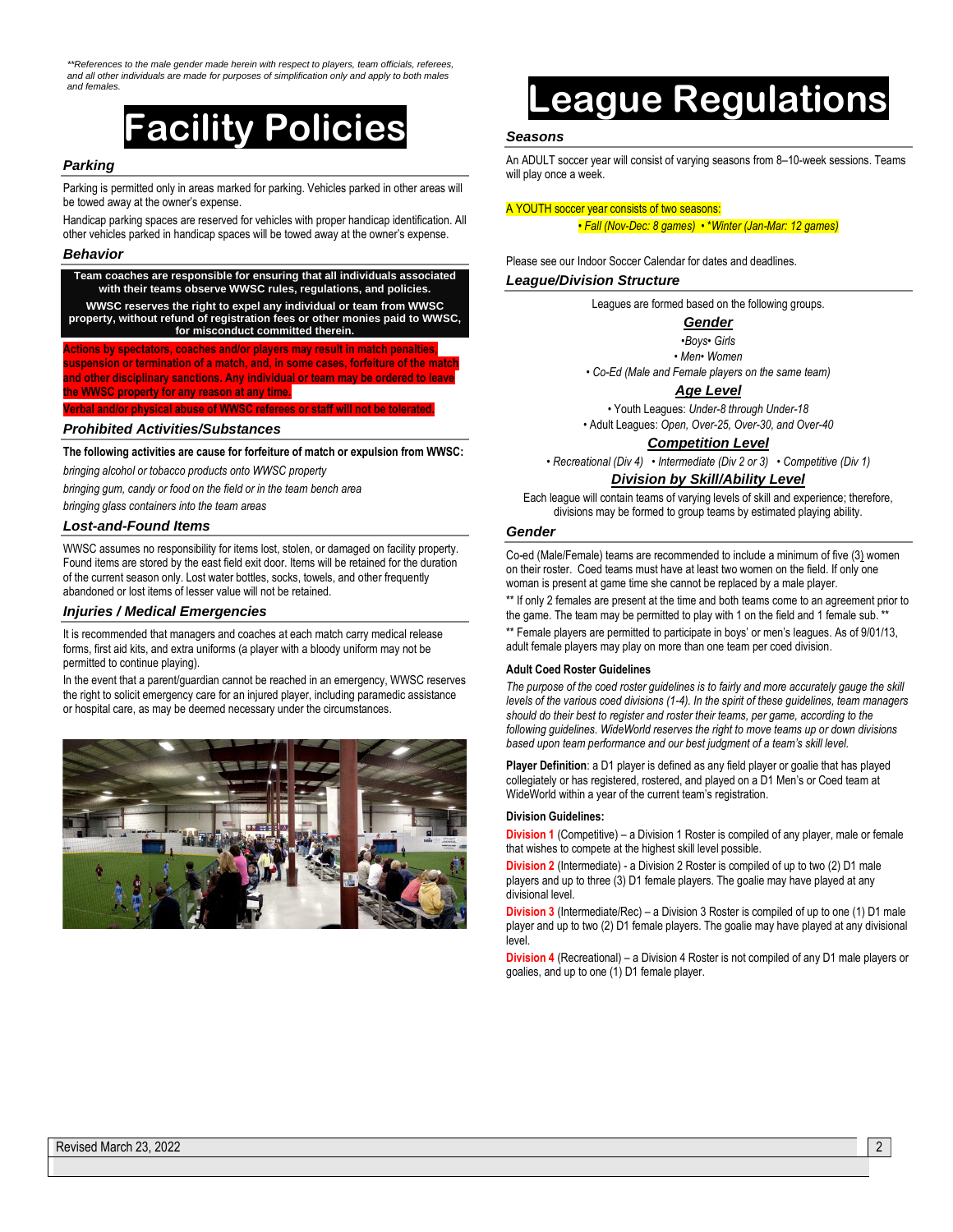#### *Age Levels*

#### **Please refer to "Age Group Chart" on our website**

#### **New Rule as of 2013-14:**

**Youth Divisions:** formed by matching together teams of comparable skill level and age. Teams are designated as club teams or recreational teams. Recreational teams include teams pre-formed by friends, through Rec&Ed, or WideWorld's House Recreational League. Club teams are teams formed through state-sanctioned tryouts.

All youth rosters are considered "open rosters," which means that you can add players at anytime, and from any team. There are no restrictions. Teams are highly encouraged, however, to only add players of equal skill level to their designated league.

**Adults** (Age 18 and Over) may play at an adult age level lower (younger) than specified, but not at a higher (older) one.

#### *Competition Level*

When registering, teams are asked to indicate the competition level at which they feel they should be placed.

*Beginner/Recreational Team (Div 4) A team that may contain some beginning players, and is interested in playing in an environment that is not very competitive.*

*Intermediate Team (Div 2 or 3) A team containing a mixture of experienced and inexperienced players who wish to play in a semi-competitive environment.*

*Competitive Team (Div 1) A team that desires to play at a high intensity level.*

*\*Please read through the Adult Coed Roster Guidelines*

#### *Special Eligibility Requirements*

#### **Over-25 Women's Recreational League:**

*Players also registered on a team playing in Over-30 Women's Recreational division may play in this league.*

#### *House Teams (Individual Applicants)*

Occasionally, WideWorld is able to create a "house" team of individual applicants. Once an adult team is formed, the players must select their own manager. For youth teams, a coach will be provided by WideWorld Sports Center.

House teams are generally placed in recreational divisions and may be composed of players from varying age groups.

#### *Assignment of Teams and Scheduling of Matches*

While we seek to accommodate all requests and preferences in terms of league/division placement and time blocks for games, our top priority in assigning teams and scheduling games is to assemble leagues that are as competitively balanced as possible. Therefore, WWSC reserves the right to create new divisions or combine existing divisions and/or competitive levels, and to place a team in a different age level, competitive level,

or division when necessary. In doing so, WWSC may weigh such considerations as a team's past performance or management's estimation of the playing style or overall skill or ability level of the team. When a younger adult team is joined with an older adult division, for example, Over 25 mixed with Over 30, the older teams may bring younger Over 25 players to the game. When two Over 30 teams within the division play each other, all players must be Over 30. The same rule will apply for any division designated as a mixed age-division. All teams will be defined by the age group that they register.

WWSC will consider a team's preference to play on certain days of the week when scheduling, but cannot offer any guarantees as to the placement of a team within timeblock preferences.

U7-U14 youth divisions will be given priority in terms of time block assignments.

#### *Rescheduling of Matches*

Matches can be rescheduled, but only at the discretion of WWSC management. In the event of extreme weather, facility problems, or scheduling errors, WWSC will accommodate all teams. In the event of cancellations, WWSC will contact the Team Managers.

If teams would like to reschedule for other reasons, they must follow WWSC's reschedule policy. An online document of WWSC's field availability has been created for your convenience, and is available per season. To reschedule, just follow the directions provided in the Field Availability link on the homepage of WWSC's website.

#### *Rosters/Waivers and Player Eligibility Information*

**Team Managers must complete their team's roster by having each player on their team complete the online membership profile, and roster onto their respective team of each participating season. All players must be rostered on a registered team before they can step on the field of play.**

For youths under 18 years of age, the online signature must be read and submitted by a parent or legal guardian who assumes responsibility for the player's conduct.

Referees can obtain official copies of each team's roster in the front office to verify player eligibility. It is not the responsibility of the team manager to provide a roster for each game.

We emphasize the importance of planning ahead by making sure your roster contains enough players to cover for injuries, vacations, etc. Youth teams are permitted up to 18 players on the roster, while adult teams may roster up to 30 players (only 18 can play in any one game). Teams are encouraged to sign up possible emergency substitutes who might be able play if problems arise, even if they don't plan on playing.

**The use of any ineligible or undocumented players in a match will result in the forfeiture of the match, and possibly the suspension of up to one year to the coach and/or Team Manager responsible, and a suspension of up to one year to the offending player. Similar penalties apply to any situation in which a player or coach is found to have supplied WWSC with fraudulent or incorrect information, or has failed to provide WWSC with proper documentation.**

#### **New Rule as of 2014-15:**

Adult goalkeepers that are younger than the registered age division may only play if both team managers give their consent AND receive approval from the WideWorld Manager on duty at the time of the match. There will be no limitation on the goalie if they do play.

#### *Player Identification*

All adult players (age 18 and over) must, at all times, be prepared to present a valid picture identification card, such as a driver's license, state ID card, passport, or school/college ID card, if requested by the referee or management.

#### *Eligibility Protests and Inquiries*

Protests regarding the eligibility of an opposing team's player must be presented to WideWorld Management before the end of the match. Play will not be stopped in order to deal with the protest; it will be handled either before the match, during halftime, or after the match.

In a youth match, management will record the protest on the back of the scoresheet. WWSC will then investigate the protest and determine disciplinary sanctions if necessary. In an adult match, management will ask the player in question to present valid picture identification. If the player fails to demonstrate to the satisfaction of management that he/she is documented on the team's official roster, the referee notes this on the back of the scoresheet along with the player's name and other relevant details. The player is expelled from the match. WWSC will then determine disciplinary sanctions.

A player who fails to comply with these procedures shall be assumed to be an ineligible player.

WWSC may request validation of a player's eligibility at any time, and proof must be shown to WWSC within 48 hours of request.

#### *Match Results*

Points for match results are awarded as follows:

- *3 points for a victory*
- *1 point for a draw*
- *0 points for a loss*

*• \$25 fine is assessed for forfeits in which an opponent does not show up to a game, or fails to provide at least 48 hours notice of forfeiture to the opponent AND WideWorld Management. Teams that forfeit/no-show are automatically ineligible to win their respective division.*

#### *Forfeits*

In the event of forfeiture of a match, a score of 5-0 is recorded against the team responsible for forfeiture, and a \$25 fine is assessed to the team managers Registration **Account** 

**If a team cannot field the minimum number of players (indicated in Rule 3), after 10 minutes past the scheduled match time, the match is declared a "no-show" forfeit.** If both teams "no show," the official result shall be 0-0.

In the event of a "no-show" forfeit, players from teams scheduled for that hour may scrimmage or practice for the remainder of the scheduled time.

A team that fails to show up for a scheduled match without informing WWSC at least 48 hours in advance will be fined \$25.00. **The fee will be added to the team's season balance, and will not be permitted to play in any further matches until the fine has been paid.**

If a match is abandoned or terminated due to any reason, including a team having fallen below the minimum number of required players, use of illegal players, or misconduct associated with a team, WWSC may, at its discretion, declare the match a forfeit and penalize the guilty team accordingly.

**Forfeited matches can be rescheduled as long as BOTH teams agree to reschedule, and the forfeiting team pays a \$25 Referee Fee prior to the rescheduled match.**

Revised March 23, 2022 3 . The state of the state of the state of the state of the state of the state of the state of the state of the state of the state of the state of the state of the state of the state of the state of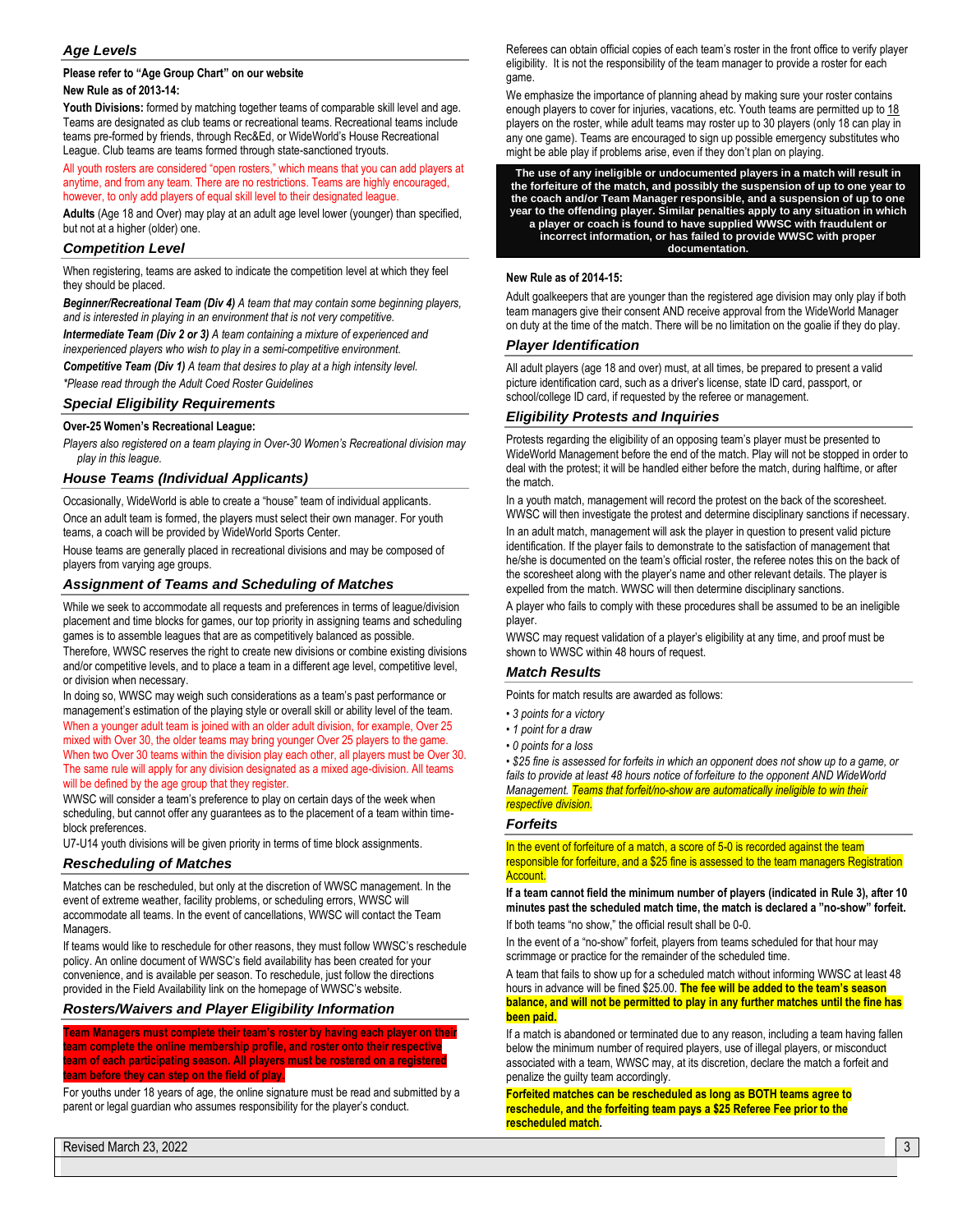

#### *Complaints*

**The team's coach is the only individual authorized to submit complaints to WWSC management on behalf of a team regarding the decisions of the match referee or the conduct of the opposing team or facility staff.**

Any questions or complaints must be presented **in writing** by the team's coach/manager to WWSC management no later than 24 hours after the conclusion of the match.

If anyone other than the coach (including players, coaches, family or friends of players, and other associated spectators) approaches management with complaints will be directed to submit the complaint through their team's coach/manager.

Absolutely no complaints *by any individual* may be directed toward referees or staff; such activity may be penalized by expulsion from the facility and further disciplinary sanctions to the associated team.

#### *Determination of League/Division Winner*

**In the event that teams in the same league/division finish the season tied on points, their places will be determined by statistical superiority in the following criteria, in this order:**

- *1. results of head-to-head matches*
- *2. goal difference in head-to-head matches*
- *3. number of wins*
- *4. goal difference for the entire season*
- *5. goals scored against the team for the entire season*
- *6. goals scored by the team for the entire season*
- *7. coin toss*

#### *Disciplinary Sanctions*

#### **Player misconduct will be sanctioned in the following manner:**

- *Players who are expelled during match play must sit out a minimum of two weeks unless WWSC deems the offence unworthy of an extra game suspension. Additionally, WWSC reserves the right to extend the suspension time based on the severity of the misconduct. In the case of a bye-week, a player may be suspended for up to 3 weeks.*
- *A player who is expelled (shown the red card) during a match, or is guilty of other serious misconduct before, during, or after a match while on WWSC property, will be suspended from participation with any team at WWSC until after they have served the entire suspension for the team with which they were playing at that time*
- *A player who has been cautioned (shown the yellow card) three (3) times in the same season, regardless of how many teams they play on, shall be suspended from his team's (i.e., the team they were playing with at the time the third yellow card was received) next match, and from participation with any team at WWSC until after they have served out the entire suspension (i.e., 1 week). After this suspension, his disciplinary record is cleared*
- *A player expelled (shown the red card) twice within a 6-month period shall be suspended for a period of eight (8) weeks.*
- *A player expelled (shown the red card) three times within a 12-month period will be suspended indefinitely from future participation at WWSC*

#### **Misconduct by team officials will be sanctioned in the following manner:**

*A team official guilty of misconduct shall be suspended from his team's next match*

*A team official who has been expelled from a match shall be suspended for the remainder of the season*

**WWSC may suspend indefinitely,** *and without refund of any monies paid***, any individual or team associated with violent or offensive behavior, property damage, referee abuse, or other violations of facility policies.**

**Such conduct may subject a team to severe disciplinary sanctions, including a permanent ban from participation at WWSC.**



## **Rules of Play**

#### *Laws of the Game*

WWSC's rules of play for indoor soccer are based on IFAB's *Laws of the Game*, which apply except where otherwise stated in the *Rules of Play*.

References to *Laws* (i.e., Law 15 :The Throw-in) refer to the corresponding item in the *Laws of the Game*. References to Rules (i.e., Rule 15) refer to the corresponding item in the *WWSC Rules of Play*.

Certain relevant sections of the *Laws,* as well as the United States Soccer Federation's *Advice To Referees on the Laws of the Game,* have been cited herein for clarification or instructional purposes. The remaining text of the Laws has been omitted for the sake of brevity.

Additional information on the Laws of the Game and U.S. referee procedures are available a[t http://www.ussoccer.com](http://www.ussoccer.com/)

#### *Note*

Wherever an asterisk (\*) is seen, this represents the following qualification: "Unless covered by the special circumstances mentioned in *Rule 8 - The Start and Restart of Play."*

#### *1 - The Field of Play*

The field of play is marked with lines, which belong to the areas of which they are boundaries.

See the diagram below for placements of field markings and objects.

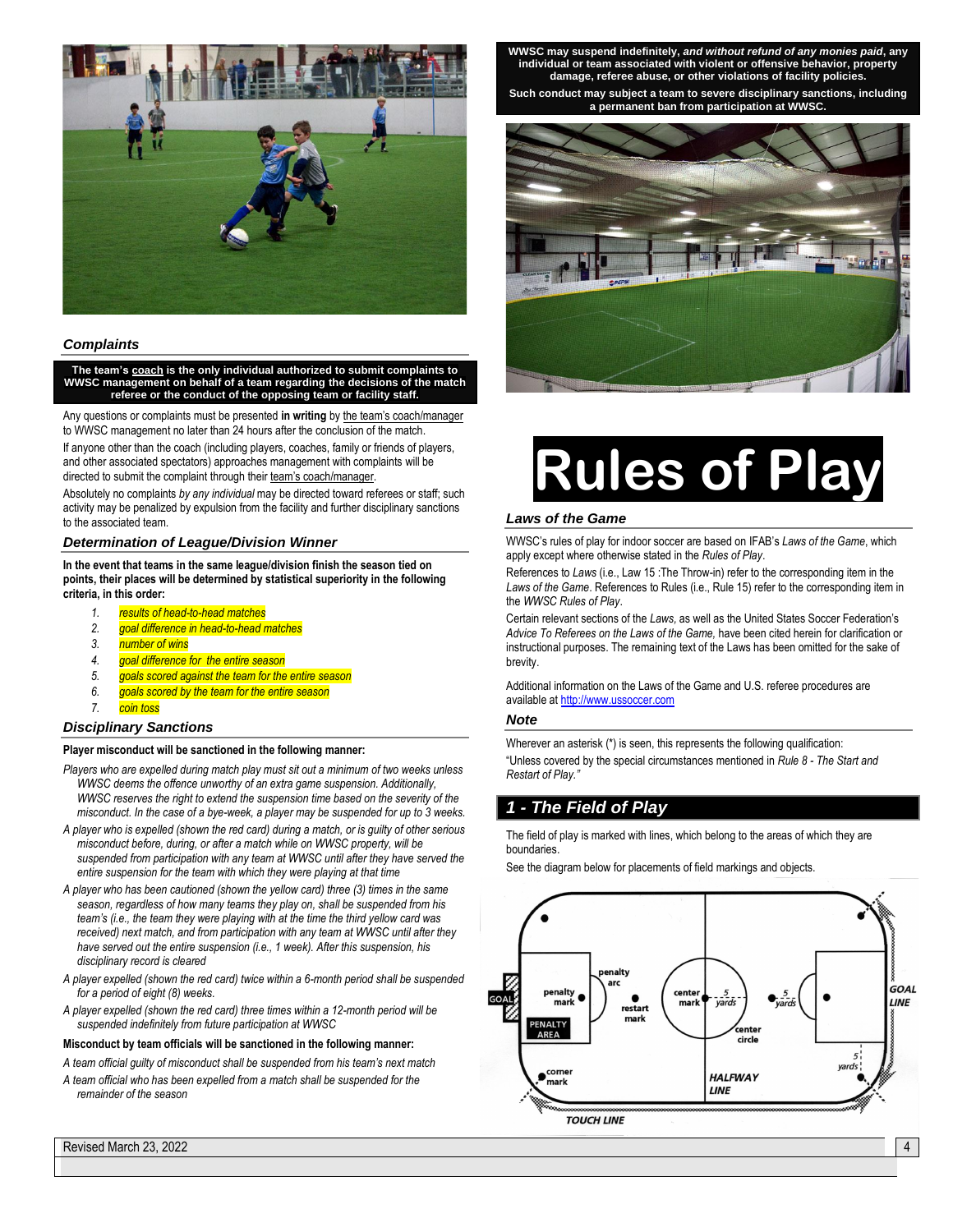#### *2 - The Ball*

The home team will be asked to provide a match ball of appropriate quality, material, size, and pressure for the given competition.

The choice of ball and any adjustment to its pressure is subject to the discretion of the referee.

The ball sizes by age group are:

- U8 **size 3**
- U9 U12 **size 4**
- U13 and over **size 5**

#### *3 - The Number of Players*

A match may not begin or continue if either team consists of fewer than the minimum number of players.

A team will be penalized for allowing more than the maximum number of players on the field at one time.

The minimum and maximum number of players by age group are:

Max. Min. U8 and older 6 4

#### **In a co-ed match (High School / Open / O30 Leagues Only):**

- *A team must field at least two (2) female players at all times, or,*
- *If only one (1) female player is available, both teams may agree to allow play with 1 female 5 males.*

A co-ed match may not be played if both teams cannot field at least one (1) female player.

#### *"Mercy" Rule*

A team losing by 5 or more goals is permitted to field one (1) additional player for every 5-goal increment in score by which the opponent leads. *(Maximum of two (2) additional players*)

#### ew Rule as of 9/01/12: For all youth and adult games, results of games cannot excee ve (5) goals. For example, a score of 10-0 would be recorded as 5-0. A score of 10-3 would be recorded as 8-3.

#### *Unlimited Substitution*

There is no limit to the number of times a player may enter and exit the match. Substitutions may be made at any time, except:

*when play has been stopped by the referee to sanction misconduct*

*at the taking of a penalty kick*

*at any other time when so instructed by the referee*

#### *Substitution Procedure*

To replace a player with a substitute, the following conditions must be observed:

#### **The substitute enters the field of play:**

*only after the player being replaced has left the field*

*from within his own bench area*

#### *through the doors, and not by leaping over the dasher boards*

All substitutes are subject to the authority and jurisdiction of the referee, whether called upon to play or not.

#### *Use of Doors During Substitutions*

The doors may be opened only at times when doing so does not endanger players or interfere with active play.

If any likelihood exists of active play moving toward the general area of the door, players and team personnel must refrain from opening it.

**Jumping over the boards is not permitted.**

#### *Changing Goalkeepers*

#### **To change goalkeepers, the following conditions must be observed:**

Substituting the goalkeeper may be done "on the fly" just as any other player enters the field of play. Players do not have to notify the official of a goalie change.

#### *Infringements*

A direct free kick from the point where the ball is located when play is stopped is awarded when a team is guilty of allowing more than the maximum number of players onto the field, or for any other violations of Law 3 :The Players.

Revised March 23, 2022 **5 Automobile State Control** of the Control of the Control of the Control of the Control of the Control of the Control of the Control of the Control of the Control of the Control of the Control of th

Interference in play caused by incorrect use of the doors may be punished as dangerous play at the spot of the interference.

#### *4 - The Players' Equipment*

#### *Safety*

We strongly recommend that players do not use equipment or wear anything that is dangerous to himself or another player, **including any kind of jewelry**, with the exception of medical alert tags.

**Any type of hard or plaster cast, or rigid medical implement** such as a metal knee brace**, must be brought to the attention of the referee before the match** begins and be approved before the player can participate. Players wearing casts or splints of any kind must display to the referee the written consent of a doctor to play.

Metal braces, such as those worn on the knee, must be covered with a purposemanufactured sleeve or other material that offers adequate protection against cuts or other injuries that may occur due to contact with it.

#### **No headwear, caps, or metal clips or other dangerous hair-control implements** may be worn unless medically required and approved in advance by WWSC management.

Players with open wounds or visible blood on their body or uniform will not be permitted to participate until the wound is properly covered and the uniform changed to the satisfaction of the referee.

#### *Basic Equipment*

The basic compulsory equipment of a player is:

#### *Shirt of a color that matches their teammates*

*shirt of alternate color to be worn in case of color conflicts with opponent*

#### *shorts socks*

#### *shin guards (must provide a reasonable degree of protection)*

#### *shoes (flat soled or turf shoes…NO cleats or turf shoes with long studs are permitted)*

#### **4.1 - Shirt**

#### *Color*

The shirt's color must match that of all his teammates, except for that of the goalkeeper. The goalkeeper must wear colors that distinguish him from the other players and the referee.

#### *Numbers*

#### **New Rule as of 2015-16:**

*Shirts must be of a single, solid color contrasting that of the opponents Numbered shirts are NOT required*

*Team Managers or Coaches are responsible for providing the game official the first and last name of any teammate that receives a yellow or red card at the end of matches. Failure to provide accurate information will result in forfeiture and/or suspension from league play.*

**In the event that a team manager is not present, each team must provide a team representative prior to the match.**

*In case of color conflicts between opponents, and before the match begins, teams may provide WWSC Management a set of keys in exchange for colored team vests. Keys are returned when the vests are returned at the end of the game.*

#### **4.2 - Alternate-Color Shirt**

If, in the opinion of the referee, the teams' shirt colors do not adequately distinguish from each other, the team managers from each team must mutually agree which team will change to a shirt of contrasting color.

If the kick-off must be delayed because both the home and away team lack adequate alternate shirts, the clock will be started at the scheduled time and any playing time lost cannot be compensated.

Failure to change to an alternate color, and be ready to begin play, within 15 minutes of the scheduled kick-off time may result in forfeiture of the match.

**WideWorld Sports Center is not responsible for providing alternate shirts. Do not depend on WWSC to provide such equipment.**

#### **4.3 - Shorts**

Long pants are permitted as long as shin guards are worn.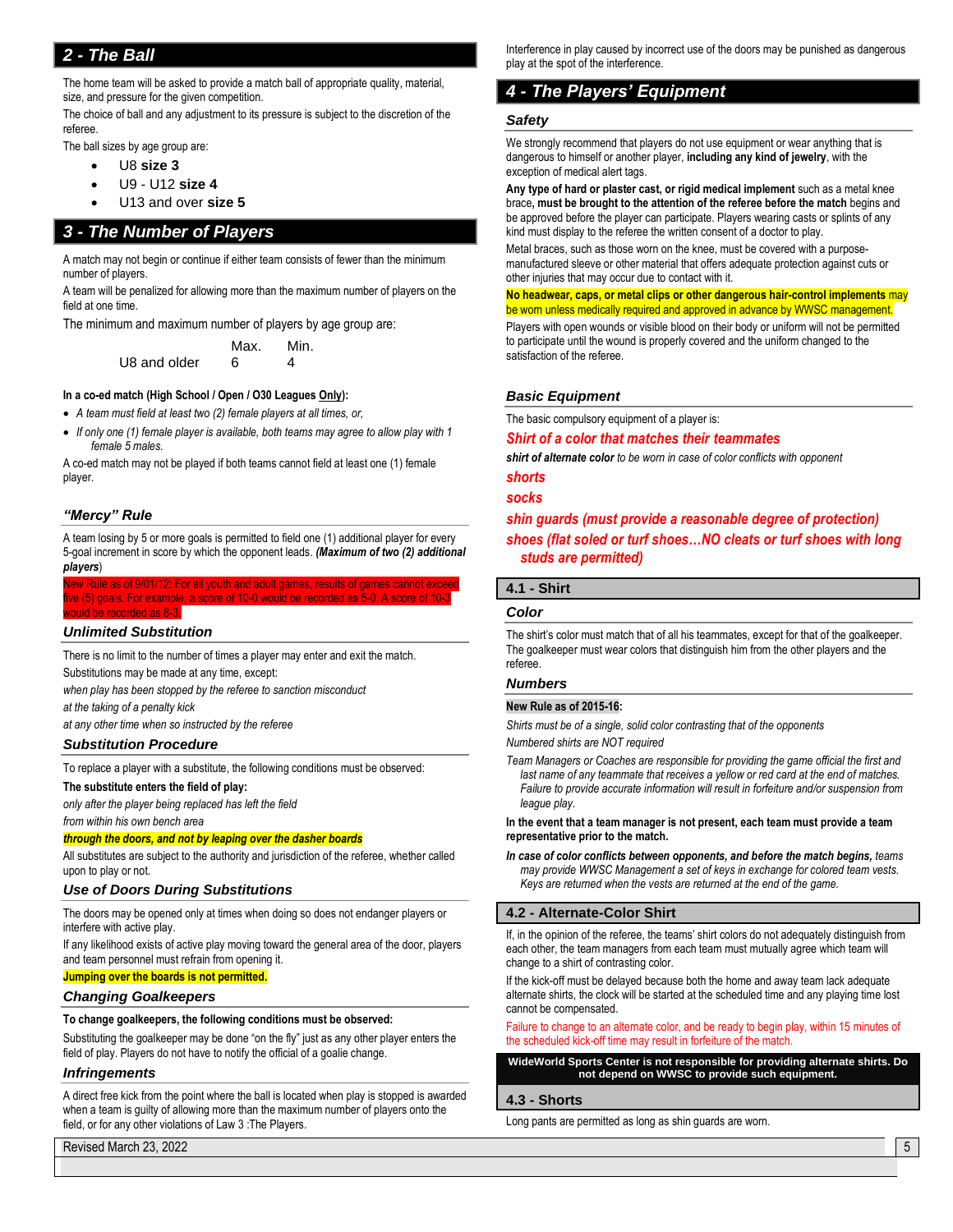#### **4.4 - Stockings**

Must be long enough to entirely cover the shin guards

#### **4.5 - Shin guards**

Must be covered entirely by the stockings

Must be purpose-manufactured of a suitable material (rubber, plastic, etc.) Must, in the opinion of the referee, provide a reasonable degree of protection.

#### **4.6 - Shoes**

**Shoes must be appropriate for an artificial-turf surface. Shoes with hard plastic or metal cleats are not permitted. Shoes with multiple small rubber nubs (sometimes referred to as "turf" shoes) are acceptable. Please do not wear turf shoes with "long" studs.**

#### *5 - The Referee*

#### *The Authority of the Referee*

Each match is controlled by one or two referees who have full authority to enforce WWSC rules, regulations, and policies in connection with the match to which they have been appointed.

#### **Among other duties, the referee will:**

*ensure that no unauthorized persons enter the field of play*

*take action against players, team officials, or associated individuals who fail to conduct themselves in a responsible manner; and may, at his or her discretion, expel them from the field of play or from WWSC property.*

#### *The Number of Referees*

For purposes of simplification, all mention of referees herein shall assume a single referee, although the statements shall apply equally to both referees if a 2-referee crew is present.

#### *Decisions of the Referee*

The referee does not stop play for doubtful or trifling offences.

The decisions of the referee regarding facts connected with play are final. The referee may change a decision, though, upon realizing that it is incorrect, provided that he has not already restarted play.

The referee's record of the score — not the scoreboard — is official.

#### *Application of the "Advantage" Clause*

The referee shall refrain from penalizing offences when doing so would result in an advantage being gained by the offending team. There is, however, no advantage when Serious Foul Play has occurred.

#### *Forfeits*

In the event that a match has been forfeited, the players present may use the remaining scheduled time for a scrimmage or to practice, but **the referee is not permitted to officiate any such unofficial competition.**

See *League Regulations* for the circumstances that may result in the forfeiture of a match.

#### *6 - The Duration of the Match*

#### *Periods of Play*

The match lasts two equal periods of **25 minutes**, unless otherwise mutually agreed upon by the referee and the participating teams. Any agreement to alter the periods of play (for example, to reduce each half to 20 minutes because of a late arrival by one team) must be made before the start of play.

A scoreboard clock indicates the official time, unless it is not functioning or is turned off by the referee in order to make allowance for time lost at the end of a match.

#### *Half-Time Interval*

Players are entitled to an interval at half-time of no more than **two (2) minutes**, although this may be reduced or extended if agreed upon by both sides with the consent of the referee.

#### *Allowance for Time Lost*

Due to the importance of maintaining the fixed time schedule for match kick-offs, allowances for time lost can only be made under specific circumstances within the final five (5) minutes of a one-goal or tied match, at the discretion of the referee.

Allowances may be made for time lost due to:

Revised March 23, 2022 **6 6** 

#### *time-wasting*

*team or player misconduct*

*persistent infringement or tactical fouls*

*interruption of play by an outside agent*

*situations in which an injured player cannot be removed from the field*

Time lost for treatment of minor injuries that do not prevent a player from being removed from the field, or for other common occurrences, cannot be compensated for.

In such situations, the referee may either reset the scoreboard clock, or turn it off and keep time for the remainder of the match on his watch.

Time may also be extended at the end of a half for the taking of a penalty kick or free kick.

#### *7 - The Start and Restart of Play*

#### *Kick-Off*

The home team decides which goal it will attack in the first half of the match. The visiting team takes the kick-off to start the match.

The following procedure is to be observed:

*all players are in their own half of the field*

*the opponents of the team taking the kick-off are outside of the center circle until the ball is in play*

*the ball is stationary on the center mark*

*the referee gives a signal*

*the ball is in play when it is kicked and moves in any direction*

A goal may be scored directly from the kick-off.

If a team is not ready to begin the match or cannot field the minimum number of required players after 10 minutes have passed since the scheduled kick-off time of the match, the team forfeits the match. (See *League Regulations*.)

#### *Measurements / Distance*

Opponents must be at least 5 yards away from the ball at the taking of free-kicks, kickins, goal-kicks, corner-kicks, and kick-offs.'

#### *\*Special Circumstances*

A free kick awarded to the defending team inside its own penalty area is taken from any point within the penalty area.

An indirect-offence committed by the defending team inside its penalty area results in a direct free kick to the attacking team taken from the point closest to the foul outside the penalty area.

If play is temporarily stopped while the ball is within the penalty area, play shall be restarted with a dropped ball to the Keeper.

#### *8 - Ball In and Out of Play*

#### *Ball Out of Play*

The ball is out of play when:

*play has been stopped by the referee*

- *the entire width of the ball has crossed the entire width of the goal line or touch line whether on the ground or in the air*
- *the ball has struck the perimeter or ceiling (overhead) netting*
- *\*Please note that the net on the back field (South Field) hangs over the goals just above the crossbar. For consistency, the ball is considered out of play when it touches this part of the net.*

#### *Ball Played into the Ceiling Net*

It is an offence to play the ball directly into the ceiling net.

#### **Play is restarted in the following manner:**

When the ball has been played into the ceiling net, play is restarted with a direct free *kick for the opponent from the restart mark on the side of the field from which the ball was played.*

*At no time will play be restarted using the center spot when dealing with ceiling balls.*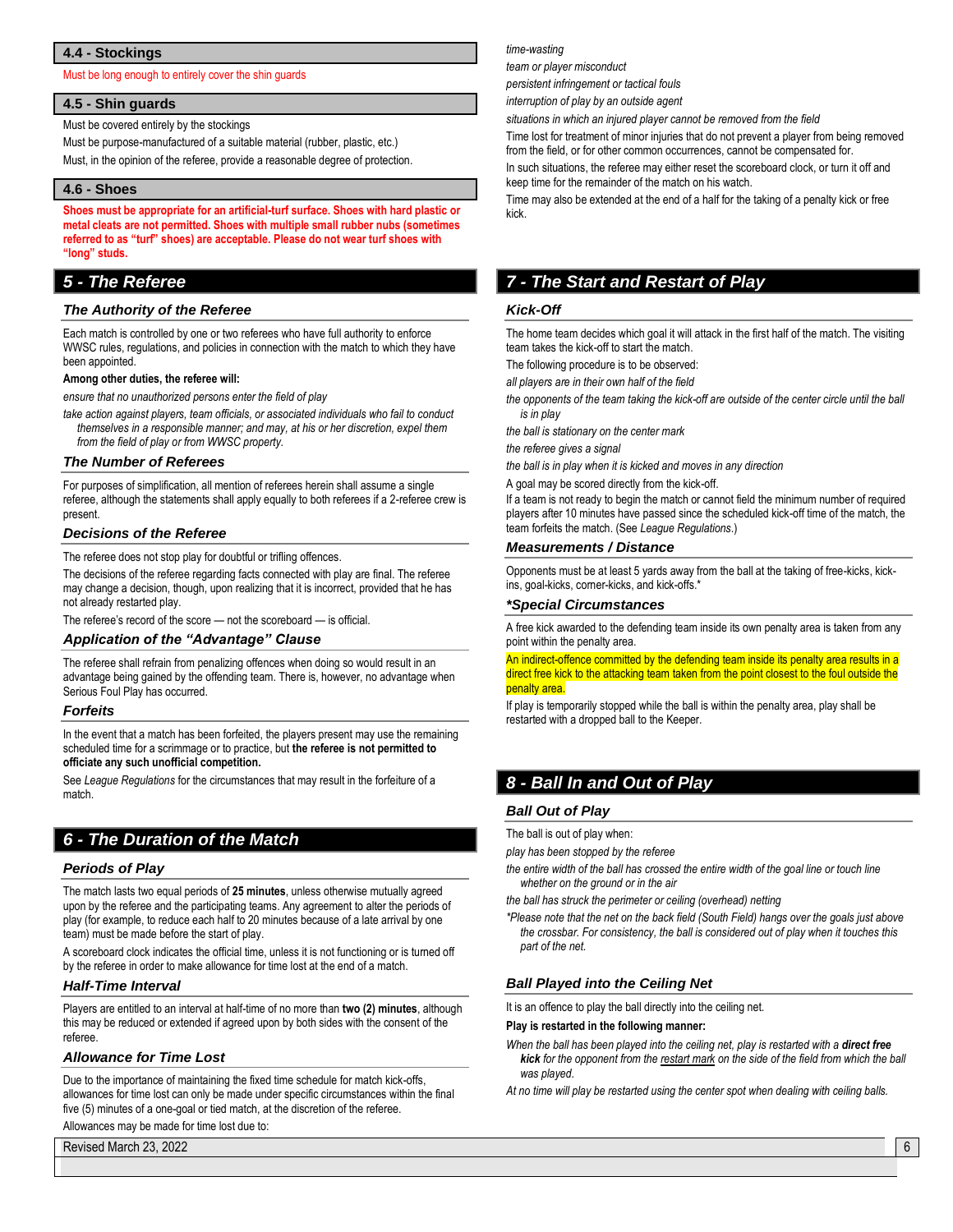#### *9 - The Method of Scoring*

A goal is scored when the whole of the ball passes over the entire width of the goal line, between the goal posts and under the crossbar; provided that there was no infringement of the rules previously committed by the team scoring the goal.

A goal may be scored by means of the goalkeeper throwing the ball into the opponent's goal.

#### *10 - Offside*

Law 11 is not applied.

#### *11 - Fouls and Misconduct*

**Fouls and misconduct are penalized as follows:**

#### *Direct-Offences (Direct Free Kick)\**

**A direct free kick is awarded to the opposing team if a player commits any of the following direct-offences in a manner considered by the referee to be careless, reckless or using excessive force:**

*pushes an opponent*

*charges an opponent*

*jumps at an opponent*

*strikes or attempts to strike an opponent*

*kicks or attempts to kick an opponent*

*trips or attempts to trip an opponent*

*endangers an opponent who is outside the yellow lines on the field, or in the corner of the fields by attempting to challenge for the ball, or by making an a competitive and aggressive attempt to play the ball.*

**A direct free kick is also awarded to the opposing team if a player commits any of the following direct-offences:**

tackles an opponent to gain possession of the ball, making contact with the opponent *before touching the ball*

*causes an opponent to collide with the dasher boards*

*holds an opponent with any part of his body*

*holds an opponent against the dasher boards in any manner*

*spits, in any manner*

*handles the ball deliberately (except for the goalkeeper within his own penalty area)*

*places hands on opponent in an attempt to win the ball while opponent is facing dasher boards*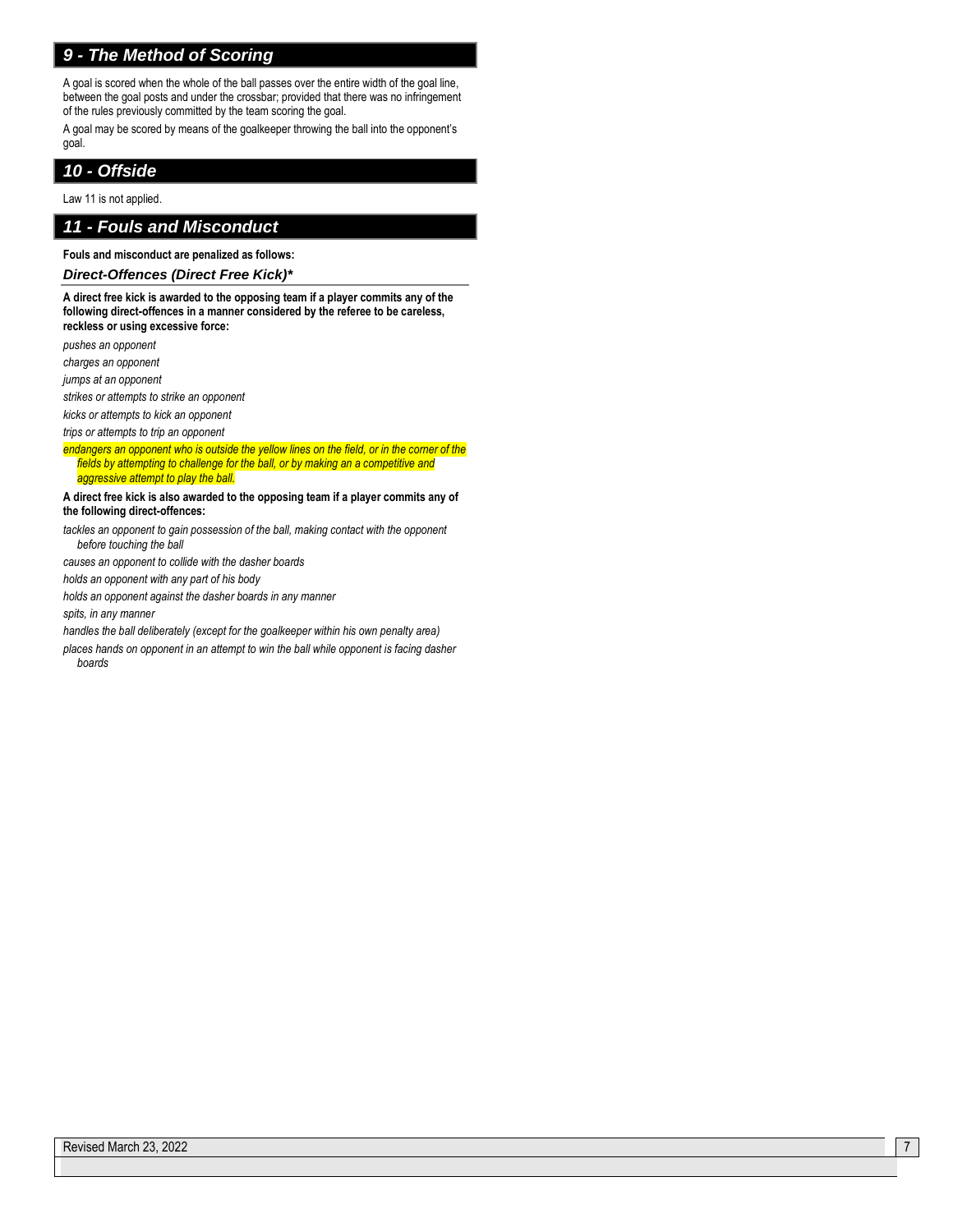#### *Indirect-Offences (Direct Free Kick)\**

#### **A direct free kick is awarded to the opposing team if a player, in the opinion of the referee, commits any of the following indirect-offences:**

*deliberately impedes the progress of an opponent (while not attempting to play to ball, or not being within playing distance of the ball)* 

*prevents the goalkeeper from releasing the ball from his hands*

*plays in a dangerous manner*

*attempts an overhead ("bicycle") kick or diving header*

*attempts a sliding tackle in the presence of an opponent*

The goalkeeper is permitted, when within his own penalty area, to slide with his body ways or diagonally in the presence of an opponent, but only as necessary to play the ball with his hands. **He may not slide-tackle feet-first for the ball.**

#### **A direct free kick is also awarded to the opposing team if a goalkeeper, inside his own penalty area, commits any of the following indirect-offences:**

- *takes longer than six (6) seconds to release the ball from his hands after gaining possession of it*
- *touches the ball again with his hands after it has been released from his possession and has not touched any other player*

*touches the ball with his hands after it has been intentionally kicked to him by a teammate*

#### **A direct free kick is awarded to the opposing team if, in the opinion of the referee, a substitute:**

*interferes with play by leaning with their arms or body over the dasher boards*

*touches a ball before it has completely crossed the touch line (the imaginary line going upward from the dasher boards in the bench area)*

*interferes with play or endangers players by opening a door on the dasher boards when active play is moving toward or is likely to move toward that area*

#### **11.1 - Disciplinary Sanctions**

#### *Cautionable Offences (Yellow Card)*

#### **A player is shown the yellow card and cautioned, and must leave the field to serve a 2-minute timed-penalty if they commits any of the following offences:**

- *1. is guilty of unsporting behavior*
- *2. shows dissent to the referee by word or action*
- *3. persistently infringes WWSC rules*
- *4. delays the restart of play*
- *5. fails to respect the required distance when play is restarted with a corner kick or free kick*
- *6. enters or re-enters the field of play incorrectly, or without the referee's permission when serving a time-penalty*
- *7. deliberately leaves the field of play in order to avoid punishment*
- *8. deliberately causes an opponent to collide with the dasher boards*
- *9. attempts to damage WWSC property*

#### **A player is shown the red card and expelled from the match, and team serves a 4 minute timed-penalty if they commit any of the following offences:**

- *1. is guilty of serious foul play*
- *2. is guilty of violent conduct*
- *3. spits at an opponent or any other person*
- *4. denies an opponent a goal or an obvious goal-scoring opportunity\* by deliberately handling the ball (this does not apply to a goalkeeper within his own penalty area)*
- *5. denies an obvious goal-scoring opportunity\* to an opponent moving towards the player's goal by an offence punishable by a free kick or a penalty kick*
- *6. uses offensive, insulting or abusive language or gestures*
- *7. receives a second caution in the same match*
- *8. leaves the bench area to get involved in a fight or altercation on the field*
- *9. deliberately damages WWSC property*

*\*Please see Rule Clarifications, Item 11.1, for special conditions*

An adult player or team official who has been expelled must leave the facility and WWSC property before the match may continue. Delay will result in the issuance of a 2 minute bench penalty for delaying the restart of play, and further sanctions. A youth player or team official 17 years of age or younger who has been expelled shall remain seated on his team's bench until the match has concluded and comply with the referee's orders or become subject to additional disciplinary sanctions.

#### **11.2 - Time-Penalties**

#### *2-Minute Penalty for Cautionable Offence (Yellow Card)*

The 1st cautionable offence by a player is additionally punished by a compulsory 2 minute timed-penalty.

A 2nd cautionable offence by a player in the same match is punished by a compulsory 4 minute timed-penalty.

#### **Procedure:**

- *the player provides his first and last name, as they appear on the team's roster, to the referee*
- *the player is shown the appropriate card(s) by the referee*
- *the referee notifies the player and his team of the time-penalty issued*
- *the player leaves the field\**
- *the penalty time begins when play is restarted*
- *the team playsfor two (2) minutes with one player fewer than the number present on the field at the time when the offence occurred*
- *the player does not return to the field until two (2) minutes of playing time have elapsed or a goal is scored against the team serving the penalty, and a signal has been given by the referee*
- *the referee gives a signal when the penalty time has expired*
- *\*A teammate may serve a time-penalty in place of a cautioned goalkeeper.*

#### *4-Minute Penalty for Expulsion Offence (Red Card)*

An expulsion (red card) offence is punished by the issuance of a 4-minute timed-penalty. **Procedure:**

*the player provides his first and last name as shown on the team's roster*

*the player is shown the appropriate card(s) by the referee*

- *the referee notifies the player and his team of the time-penalty issued*
- *the player leaves the field, and if the player is an adult, the game is not restarted until he has left WWSC property*
- *the penalty time begins when play is restarted*
- *the player's team must playfor four (4) minutes with one player fewer than the number present on the field at the time when the offence occurred*
- *the referee gives a signal when the penalty time has expired*

#### *Expulsion Offences (Red Card)*

If the removal of a player for service of a time-penalty would reduce a team's number of players below the minimum specified, the service of penalties may be delayed in sequence ("staggered") by the referee.

For the purposes of the mercy rule, players serving penalty time are considered to be active players.

#### **11.3 - Bench Penalties**

A *bench penalty* may be issued to a team as punishment for general team misconduct, for the conduct of its team officials, or for their failure to properly control individuals in the bench area. Bench Penalties do not result in time-penalties for the offending team.

#### **Offences that may be sanctioned with a bench caution include:**

*Dissent or unsporting behavior by players or team personnel in the bench area*

*Infringements of Rule 3(having too many players on the field, using the doors in a dangerous or careless manner, etc.)*

#### **Offences that may be sanctioned with a bench expulsion include, but are not limited to:**

*Use of offensive, insulting or abusive language, either by players or team personnel in the bench area*

#### *12 - Free Kick*

#### *Distance*

All opponents must be at least five (5) yards away from the ball until it is kicked. Failure to yield the required distance is a cautionable offence.

#### *13 - Penalty Kick*

At the taking of a penalty kick, all players except for the goalkeeper and kicker must stand outside of the penalty area and penalty arc. Opponents must stand at least 5 yards from the spot of the penalty kick.

Additional time is allowed for a penalty kick to be taken at the end of each half, or at the end of periods of extra time in competitions when extra time is played.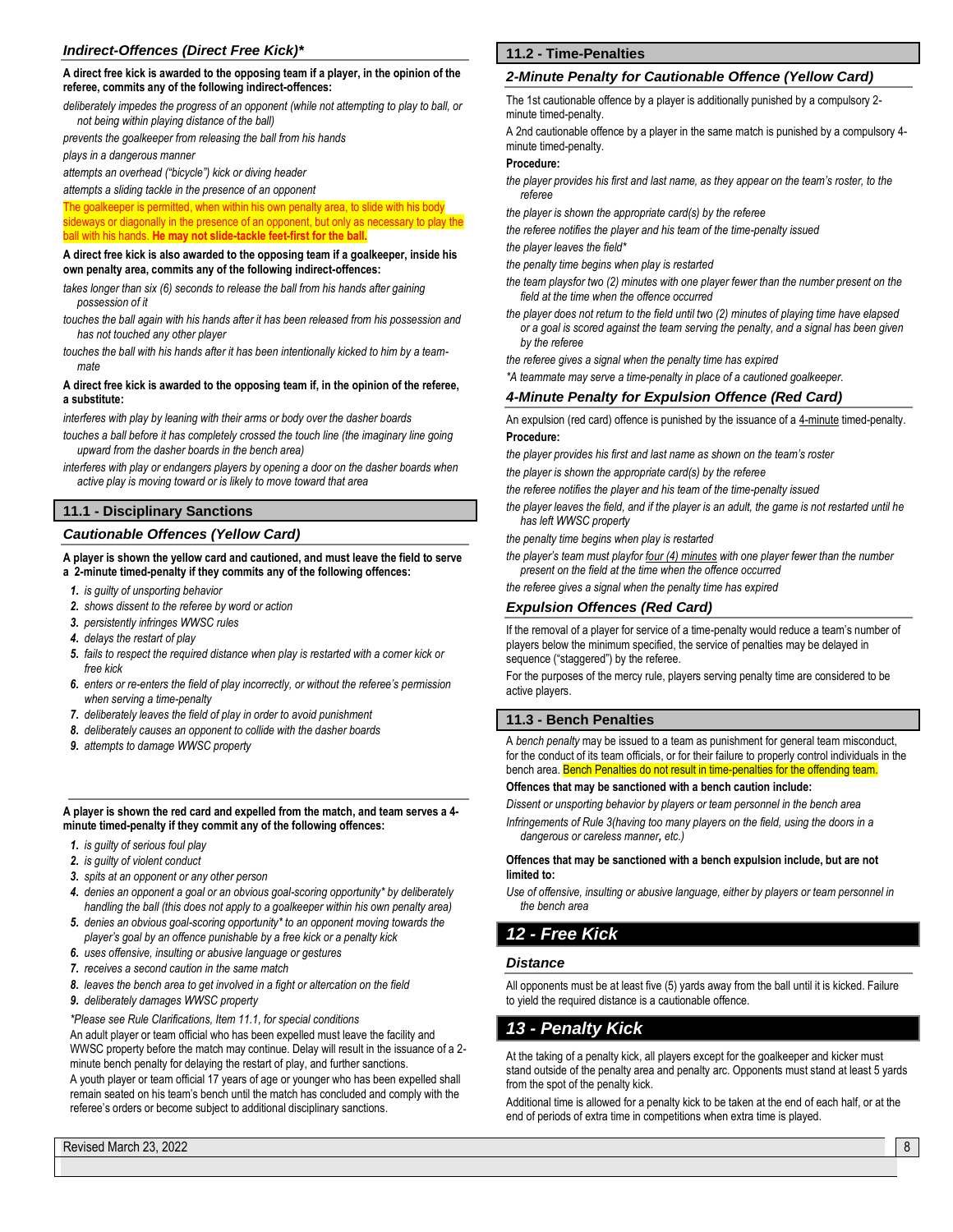#### *14 - Kick-In*

A kick-in is taken, instead of a throw-in, to restart the match after the ball has wholly crossed the touch-line, or touched the perimeter netting over the touch-line. A goal **may** be scored directly from a kick-in.

#### **Procedure:**

#### *The ball is placed on the yellow line for kick-ins.*

*All opponents must remain at least 5 yards away from the ball until it is kicked The ball is kicked*

*The kicker may not touch the ball again until it has touched another player*

In all other aspects, the kick-in functions in the same manner as the throw-in, described in Law 15.

#### *15 - Goal Kick*

A goal kick may be taken from any point inside the penalty area.

The ball is in play once it is kicked and is outside of the penalty area.

A goal may be scored directly from a goal kick, but not into the kicker's own goal.

*Any ball that strikes the side net past the YELLOW goal line will result in a corner kick or goal kick.*

#### *16 - Corner Kick*

The ball is placed on the corner mark.

*Any ball that strikes the side net past the YELLOW goal line will result in a corner kick or goal kick.*

#### *17 - Miscellaneous*

#### *The Technical Area*

The team's section of the bench area is considered its technical area. Only registered players, a coach or manager, are allowed in the playing area and bench. Teams in age groups **U8 through High School must be supervised by an adult 18 years of age or older in the bench area.**

Coaches and team managers must inform the referee, if requested, of the first and last name of all players, and vouch for the accuracy of this information under penalty of disciplinary sanctions.

Players and team personnel in the bench area **must not lean on the dasher boards during play**, as this can cause doors to disengage dangerously if collided into by an active player. Players must also keep hands and arms inside the bench area and not hanging over the dasher boards, where they can interfere with play.

Coaches or managers may not enter the field of play without permission of the referee. In cases of injuries to players, the referee will assess the situation and will only summon team personnel onto the field if, in his opinion, they are needed to provide medical treatment.

## **Rule Clarifications**

#### **2 - The Ball**

Rubber is not an accepted material, and felt-covered balls are not appropriate for artificial-turf surfaces.

Kick-off time will not be delayed to add air or otherwise adjust a ball not properly prepared in advance by the home team.

#### **3 - The Number of Players**

#### *Substitution*

HELPFUL HINT

To speed up your substitutions and avoid being "caught" with too many players on the field, teams can use both of the doors available on each team area. Use one for players going in, and one for players going out, rather than having players change places through the same door.

#### **5 - The Referee**

#### *The Number of Referees*

When a crew of 2 referees works a match, both referees shall function as a team with equal authority shared between the two.

Revised March 23, 2022 **9** 

#### *Decisions of the Referee*

**Doubtful** means that there is doubt as to whether or not an offence occurred. In this situation, the referee errs in favor of allowing play to continue, rather than stopping play. **Trifling** means that an offence did occur but has had an insignificant effect on the balance of play or the safety of players. For example, a player might deliberately attempt handle the ball, but in doing so, touch it only so slightly with the tip of his finger that the ball's path is not changed. In this situation, the referee allows play to continue and does not penalize the offence, because to do so would introduce an unnecessary stoppage in play.

#### *Application of the "Advantage" Clause*

The referee shall make such decisions within the context of the match, considering such factors as the age and experience level of the players, and not apply the "advantage" clause blindly in situations when play is becoming violent or reckless, or when doing might confuse very young or novice players unfamiliar with the concept of "advantage."

#### **11 – Fouls and Misconduct**

#### *Tackling*

**The fact the a player has played the ball in the course of a tackle is irrelevant if the player has carelessly, recklessly, or with excessive force, committed any probibited actions in the course of his challeng** 

It is entirely possible for a player to be guilty of a foul even though he made contact with the ball before making contact with the opponent, **if the player's challenge was unfair or dangerous in nature.** 

EXAMPLE: A player tackles the ball away from an opponent from behind. His foot first touches the ball, but then follows through after touching the ball by kicking into the ankles of the opponent. The player may be judged as guilty of a foul because his challenge was careless or reckless, even though he "got" the ball.

#### *Deliberate Handling of the Ball*

The offence known as "handling the ball" involves deliberate contact with the ball by a player's hand or arm (IFAB clarifies this as the bottom of the sleeve of the t-shirt to the tips of the hand).

"Deliberate contact" means that the player deliberately moves the arm towards the ball. "Hand to ball, not ball to hand."

**Moving hands or arms instinctively to protect the body when suddenly faced with a fast-approaching ball does not constitute deliberate contact unless there is subsequent action to direct the ball once contact is made.**

Likewise, placing hands or arms to protect the body at a free kick or similar restart is not likely to produce an infringement unless there is subsequent action to direct or control the ball. The fact that a player may benefit from the ball contacting the hand does not transform the otherwise accidental event into an infringement. A player infringes the Law regarding handling the ball even if direct contact is avoided by holding something in the hand (clothing, shin guard, etc.).

**The rule of thumb for referees is that deliberate handling occurs if the player plays the ball, but not if the ball plays the player**. The referee should punish only deliberate handling of the ball, meaning only those actions when the player (and not the goalkeeper within his own penalty area) strikes or propels the ball with his hand or arm (upper arm to tip of fingers).

(This text was adapted from the USSF's *Advice to Referees on the Laws of the Game*)

#### *Goalkeeper Possession*

The goalkeeper is considered to be in possession of the ball by controlling it with any part of his hand or arms. Bouncing the ball is not considered a release of possession.

**Due to the nature of indoor soccer and the high frequency of shots in close proximity to goalkeepers, officials will err on the side of caution when enforcing the goalkeeper possession rule.**

#### *Challenges Against the Goalkeeper*

It is not an offence, in and of itself, to challenge for the ball when the goalkeeper is attempting to handle it unless the player carelessly, recklessly, or with excessive force commits any of the prohibited actions. For example, the referee may permit a controlled poke at the ball with the foot, but will not tolerate a reckless attempt to kick it with power at the same time that the goalkeeper is reaching for it. The latter shall be sanctioned as either dangerous play (if no contact is made with the opponent), or kicking an opponent.